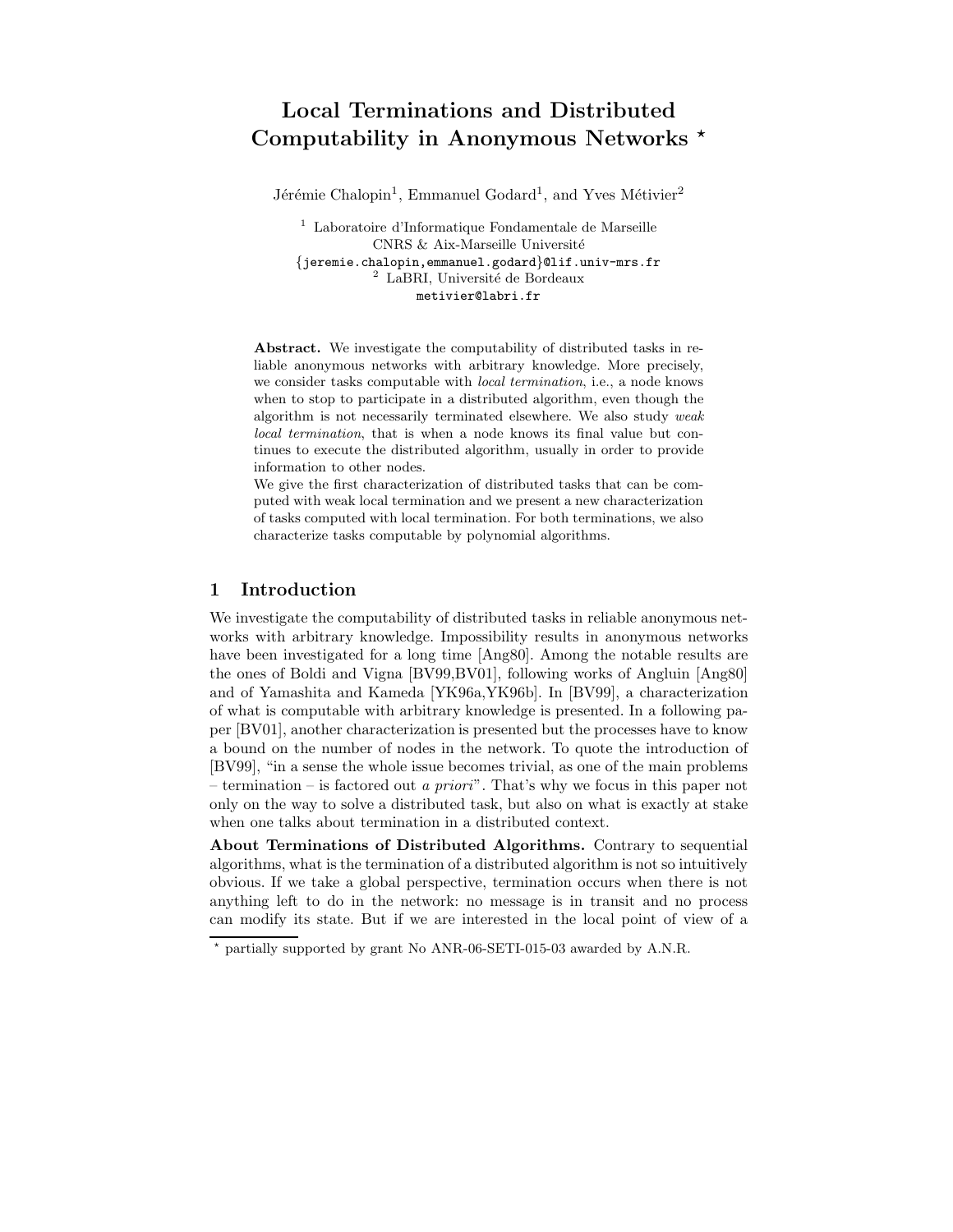node executing a distributed algorithm, it is generally not obvious to detect when it can stop waiting for incoming messages. And as usual in the local-global relationship, this is not always possible, or it involves more computation.

Moreover, if we look carefully at what the distributed algorithm is aimed at, we have to begin to distinguish between the termination of the task we want to achieve (the associated computed values) and the termination of our tool, the distributed algorithm. Indeed, a node does not necessarily need to detect that the algorithm has globally terminated, but it is interesting if it can detect it has computed its final value (local termination). For example, in the case of composition of algorithms, or for local garbage collecting purpose, there is, a priori, no special need to wait that everyone in the network has computed its final value. One can define a hierarchy of termination for distributed tasks:

- $-$  *implicit termination*: the algorithm is globally terminated but no node is, or can be aware of this termination;
- weak local termination : every node knows when it has its final value, but does not immediately halt in order to transmit information needed by some other nodes;
- local termination: every node knows when it has its final value and stops participating in the algorithm;
- global termination detection: at least one node knows when every other node has computed its final value.

Related Works. In the seminal work of Angluin [Ang80], the first impossibility results for distributed computability in anonymous networks were established. Using the notion of coverings we also use in this paper, she prove that it is impossible to elect a leader in a wide class of "symmetric" networks. She also shows that it is impossible to have a universal termination detection algorithm for any class of graphs that strictly contains the family of all trees.

Distributed computability on asynchronous anonymous rings have been first investigated by Attiya, Snir and Warmuth [ASW88]. They show that any function can be computed with a quadratic number of messages. Some results have been presented when processes initially have ids (or inputs) but they are not assumed to be unique. In this setting, Flocchini *et al.* [FKK<sup>+</sup>04] consider Election and Multiset Sorting. Mavronicolas, Michael and Spirakis [MMS06] present efficient algorithms for computing functions on some special classes of rings. In all these works, it is assumed that processes initially know the size of the ring. In [DP04], Dobrev and Pelc consider Leader Election on a ring assuming the processes initially know a lower and an upper bound on its size.

Yamashita and Kameda have investigated computability on anonymous arbitrary graphs in [YK96a]. They assume either that the topology of the network or a bound on the size is initially known by the processes. They use the notion of views to characterize computable functions. In [BV02b], Boldi and Vigna characterize what can be computed in a self-stabilizing way in a synchronous setting. This result enables them to characterize what can be computed in anonymous networks with an implicit termination. This characterization is based on fibrations and coverings, that are some tools we use in this paper. In [BV01], Boldi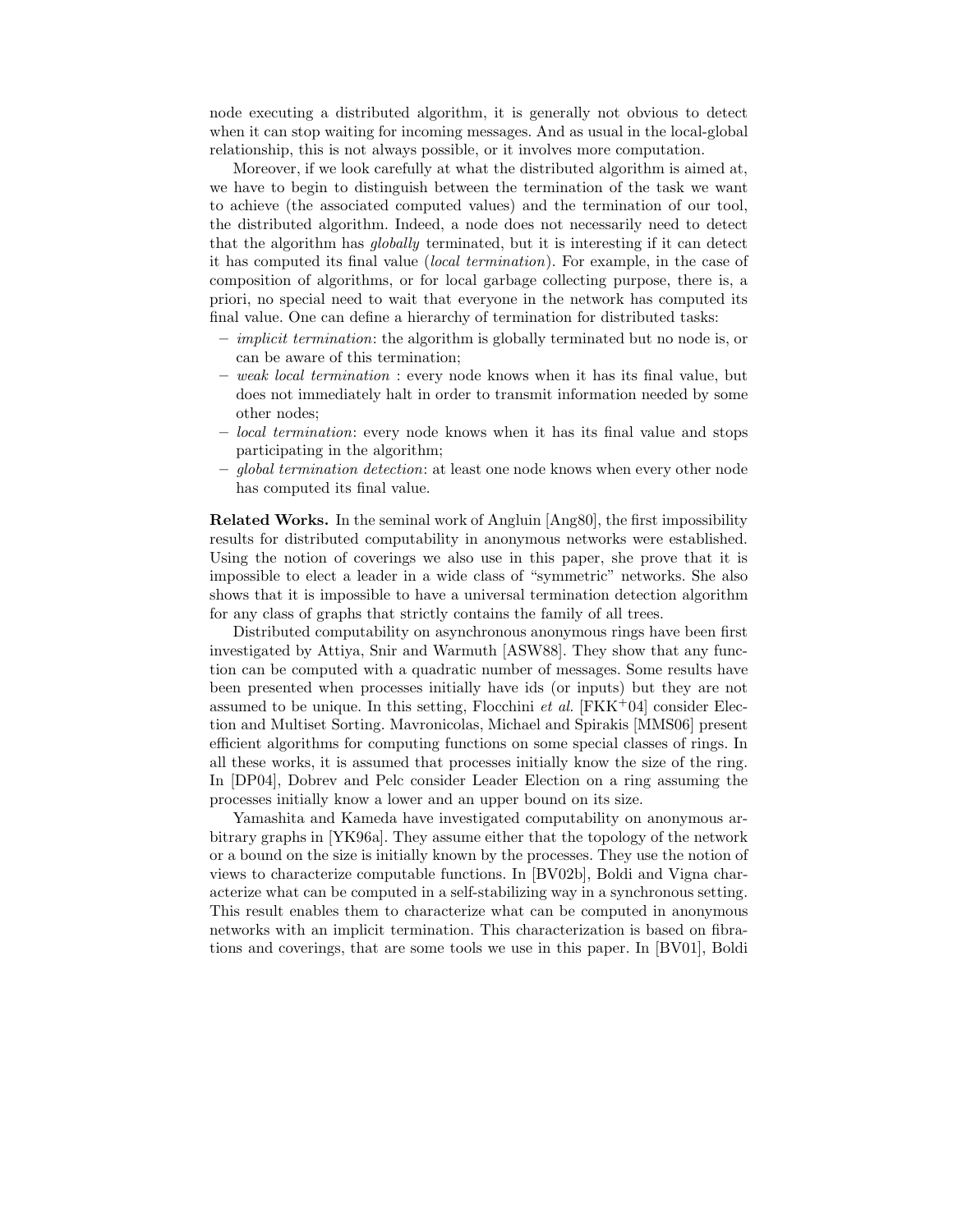and Vigna characterize what can be computed on an anonymous networks with local termination provided the processes initially know a bound on the size of the network. This characterization is the same as for implicit termination.

In [BV99], Boldi and Vigna consider tasks computable with local termination with arbitrary knowledge. Their characterization is based on partial views and is really different from the one given in [BV01]. As explained by Boldi and Vigna in [BV99], in all these works (except [BV99]), the processes initially know at least a bound on the size of the network. In this case, all kinds of terminations are equivalent: what can be computed with implicit termination can be computed with global termination detection. In the literature, one can found different algorithms to detect global termination provided that there exists a leader [DS80], that processes have unique ids [Mat87], or that processes know a bound on the diameter of the network [SSP85]. A characterization of tasks computable with global termination detection is presented in [CGMT07].

Our Results. In this regard where termination appears as a natural and key parameter for unification of distributed computability results – the link made by Boldi and Vigna in [BV02b] between computability with implicit termination on anonymous network and self-stabilization is very enlightening –, we present here two characterizations of computability with local and weak local terminations on asynchronous message passing networks where there is no failure in the communication system. By considering arbitrary families of labelled graphs, one can model arbitrary initial knowledge and arbitrary level of anonymity (from completely anonymous to unique ids).

We characterize the tasks that are computable with weak local termination (Theorem 5.2). Such tasks are interesting, because weak local termination is a good notion to compose distributed algorithms. Indeed, it is not necessary to ensure that all processes have terminated executing the first algorithm before starting the second one. We show that the following intuitive idea is necessary and sufficient for computability with weak local termination: if the  $k$ -neighbourhoods of two processes  $v, w$  cannot be distinguished locally, then if v computes its final value in  $k$  steps,  $w$  computes the same final value in  $k$  steps.

Then, we present a new characterization of the tasks that are computable with local termination (Theorem 8.3). Our characterization is built upon the one for weak local termination. When we deal with local termination, one has also to take into account that the subgraph induced by the processes that have not terminated may become disconnected during the execution. In some cases, it is impossible to avoid such a situation to occur (see Section 3 for examples).

With the results from [BV02b,CGMT07], we now get characterizations of computability for each kind of termination we discussed. What is interesting is that all of them can be expressed using the same combinatorial tools.

Moreover, the complexity of our universal algorithms is better than the viewbased algorithms of Boldi and Vigna and of Yamashita and Kameda that necessitate exchanges of messages of exponential size. It enables us to characterize tasks that are computable with (weak) local termination by polynomial algorithms, i.e., algorithms where for each execution, the number of rounds, the number and the size of the messages are polynomial in the size of the network.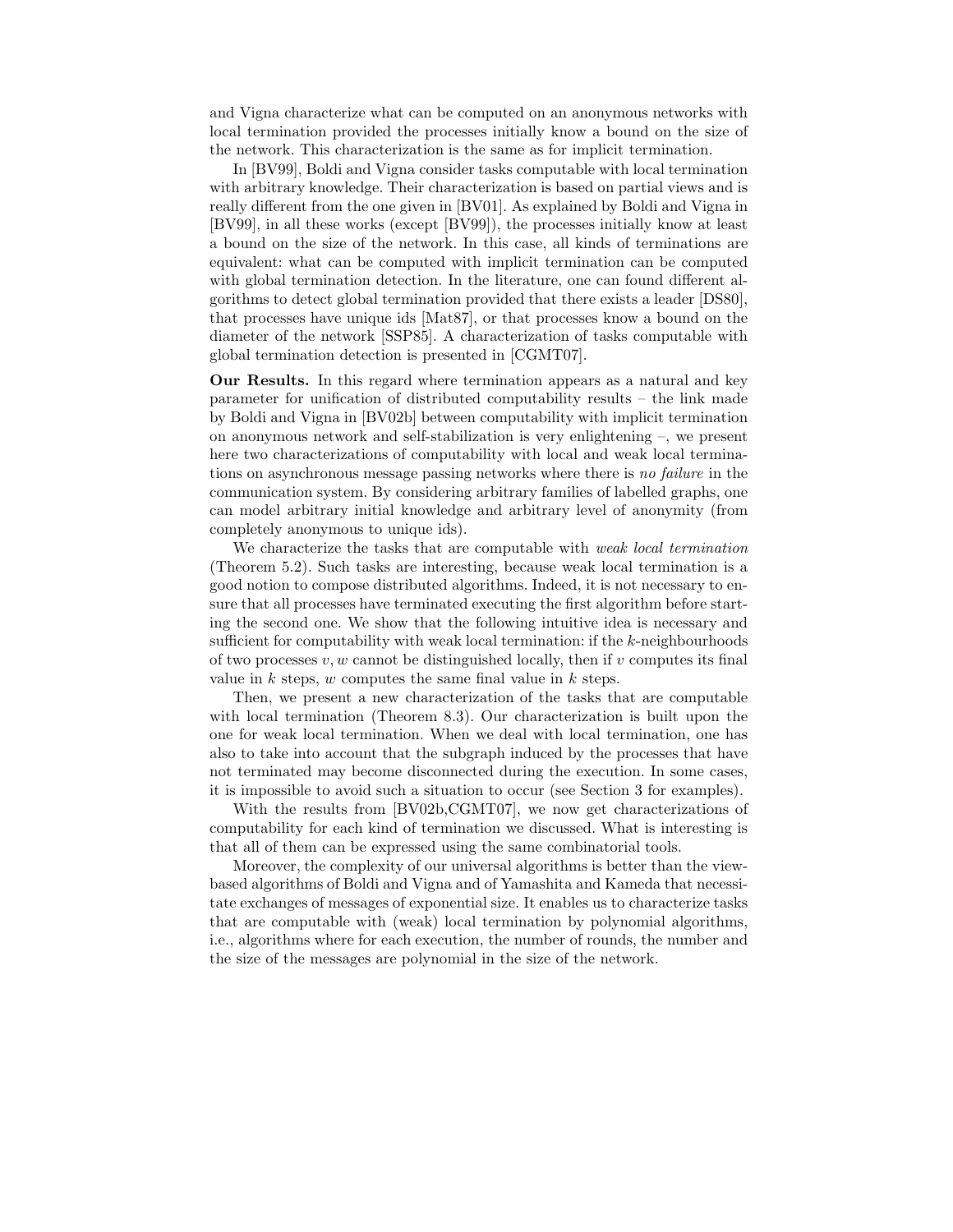# 2 Definitions

The Model. Our model corresponds to the usual asynchronous message passing model [Tel00,AW04]. A network is represented by a simple connected graph G where vertices correspond to processes and edges to direct communication links. The state of each process is represented by a label  $\lambda(v)$  associated to the corresponding vertex  $v \in V(G)$ ; we denote by  $\mathbf{G} = (G, \lambda)$  such a labelled graph. We assume that each process can distinguish the different edges that are incident to it, i.e., for each  $u \in V(G)$  there exists a bijection  $\delta_u$  between the neighbours of u in G and  $[1, \deg_G(u)]$  (thus, u knows  $\deg_G(u)$ ). We denote by  $\delta$ the set of functions  $\{\delta_u \mid u \in V(G)\}$ . The numbers associated by each vertex to its neigbours are called *port-numbers* and  $\delta$  is called a *port-numbering* of G. A network is a labelled graph **G** with a port-numbering  $\delta$  and is denoted by  $(G, \delta)$ .

Each processor  $v$  in the network represents an entity that is capable of performing computation steps, sending messages via some port and receiving any message via some port that was sent by the corresponding neighbour. We consider asynchronous systems, i.e., each of the steps of execution may take an unpredictable (but finite) amount of time. Note that we consider only reliable systems: no fault can occur on processes or communication links. We also assume that the channels are FIFO, i.e., for each channel, the messages are delivered in the order they have been sent. In this model, a distributed algorithm is given by a local algorithm that all processes should execute (note that all the processes have the same algorithm). A local algorithm consists of a sequence of computation steps interspersed with instructions to send and to receive messages.

In the paper, we sometimes refer to the *synchronous* execution of an algorithm. Such an execution is a particular execution of the algorithm that can be divided in rounds. In each round, each process receives all the messages that have been sent to it by its neighbours in the previous round; then according to the information it gets, it can modify its state and send messages to its neighbours before entering the next round. Note that the synchronous execution of an algorithm is just a special execution of the algorithm and thus it belongs to the set of asynchronous executions of this algorithm.

Distributed Tasks and Terminations. As mentioned earlier, when we are interested in computing a task in a distributed way, we have to distinguish what kind of termination we want to compute the task with. Given a family  $\mathcal F$  of networks, a network  $(G, \delta) \in \mathcal{F}$  and a process v in  $(G, \delta)$ , we assume that the state of v during the execution of any algorithm is of the form  $(\text{mem}(v), \text{out}(v), \text{term}(v))$ : mem $(v)$  is the memory of v, out  $(v)$  is its output value and term $(v)$  is a flag in  $\{TERM, \perp\}$  mentioning whether v has computed its final value or not. The initial state of v is  $(in(v), \perp, \perp)$  where the input  $in(v)$  is the label of v in  $(G, \delta)$ .

A distributed task is a couple  $(\mathcal{F}, \mathcal{S})$  where  $\mathcal F$  is a family of labelled graphs and S is a vertex-relabelling relation (i.e., if  $((G, \lambda), \delta)$  S  $((G', \lambda'), \delta')$ , then  $G = G'$  and  $\delta = \delta'$  such that for every  $(G, \delta) \in \mathcal{F}$ , there exists  $(G', \delta)$  such that  $(G, \delta)$  S  $(G', \delta)$ . The set F is the *domain* of the task, S is the *specifi*cation of the task. The classical leader election problem on some family  $\mathcal F$  of networks is described in our settings by a task  $(\mathcal{F}, \mathcal{S})$  where for each  $(\mathbf{G}, \delta) \in \mathcal{F}$ ,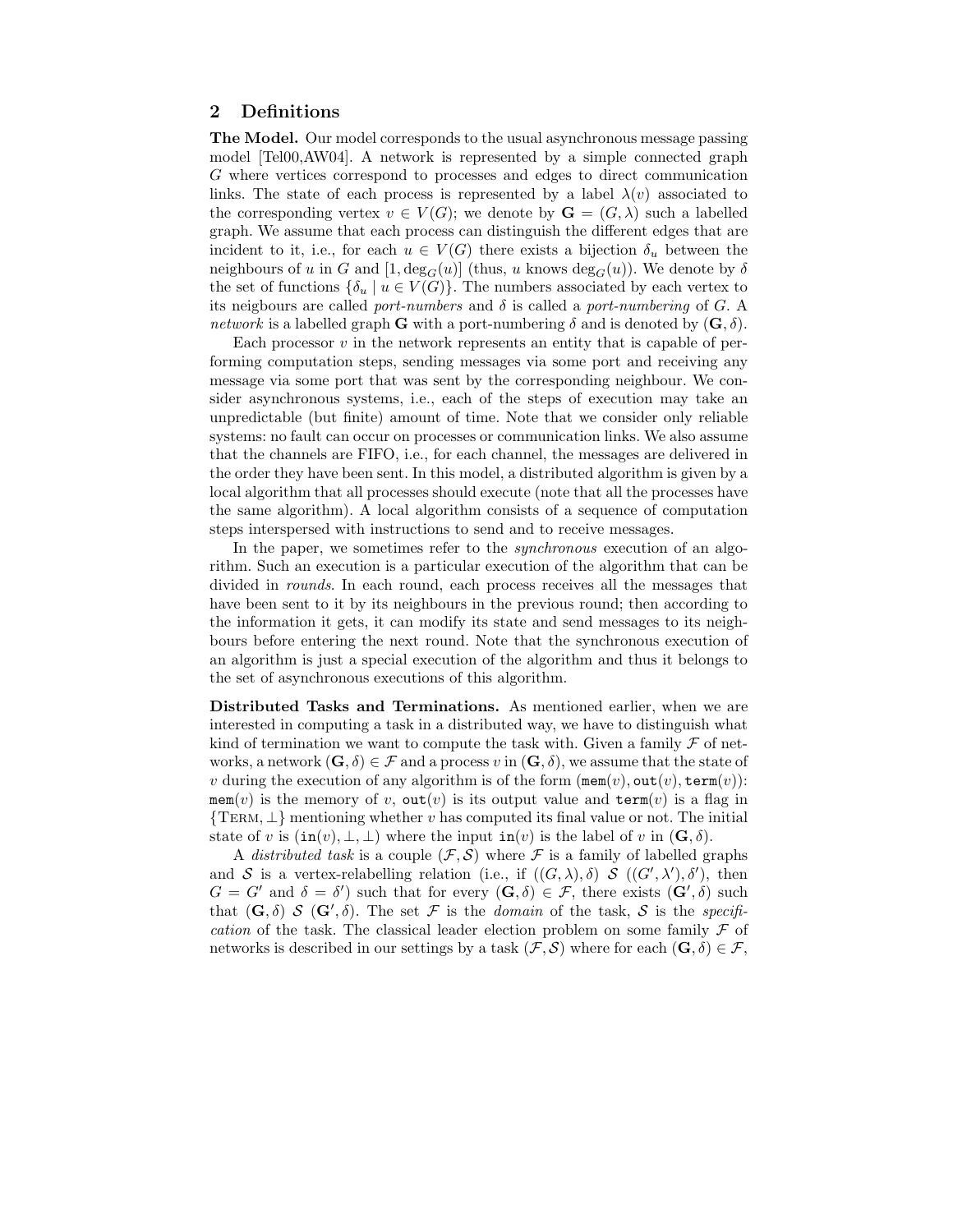$(G, \delta)$  S  $(G', \delta)$  for any  $G' = (G, \lambda')$  such that there is a unique  $v \in V(G)$ with  $\lambda'(v)$  = leader. Considering arbitrary families of labelled graphs enables to represent any initial knowledge: e.g. if the processes initially know the size of the network, then in the corresponding family F, for each  $(G, \delta) \in \mathcal{F}$  and each  $v \in V(G)$ ,  $|V(G)|$  is a component of the initial label of v.

We say that an algorithm  $A$  has an *implicit termination* on  $F$  if for any execution of A on any graph  $(G, \delta) \in \mathcal{F}$ , the network reaches a global state where no messages are in transit and the states of the processes are not modified any more. Such a global final state is called the *final configuration* of the execution.

Given a task  $(\mathcal{F}, \mathcal{S})$ , an algorithm A is normalized for  $(\mathcal{F}, \mathcal{S})$  if A has an implicit termination on  $\mathcal F$  and in the final configuration of any execution of  $\mathcal A$ on some  $(G, \delta) \in \mathcal{F}$ , for each  $v \in V(G)$ , term $(v) = \text{TERM}$ , out $(v)$  is defined and  $((G, \text{in}), \delta)$   $S$   $((G, \text{out}), \delta)$  (i.e., the output of the algorithm solves the task  $S$ ).

A task  $(F, S)$  is computable with *local termination* (LT) if there exists a normalized algorithm A for  $(\mathcal{F}, \mathcal{S})$  such that for each  $v \in V(G)$ , once term $(v)$ TERM,  $(\text{mem}(v), \text{out}(v), \text{term}(v))$  is not modified any more. A task  $(\mathcal{F}, \mathcal{S})$  is computable with weak local termination (wLt) if there exists a normalized algorithm A for  $(\mathcal{F}, \mathcal{S})$  such that for each  $v \in V(G)$ , once  $\texttt{term}(v) = \texttt{Term},$  $(\text{out}(v), \text{term}(v))$  is not modified any more.

For both terminations, one can show that we can restrict ourselves to tasks where  $\mathcal F$  is recursively enumerable. A vertex v is *active* if it has not stopped the execution of the algorithm, i.e.,  $v$  can still modify the value of  $\text{mem}(v)$ . When we consider weak local termination, all vertices always remain active, whereas when we consider local termination, a vertex is active if and only if  $\texttt{term}(v) \neq \texttt{Term}$ . If a vertex is not active anymore, we say that it is inactive.

#### 3 Examples of Tasks with Different Kinds of Terminations

We present here three simple examples that demonstrate the hierarchy of terminations. We consider the family  $\mathcal F$  containing all networks  $((G, \text{in}), \delta)$  where for each vertex v, its input value has the form  $in(v) = (val(v), d(v))$  where  $val(v) \in \mathbb{N}$  and  $d(v) \in \mathbb{N} \cup \{\infty\}$ . The specification we are interested in is the following: in the final configuration, for each  $(G, \delta)$  and for each vertex  $v \in V(G)$ ,  $\text{out}(v) = \max\{val(u) | \text{dist}_G(u, v) \leq d(v)\}^1.$ 

We add some restrictions on the possible initial value for  $d(v)$  in order to define three different tasks. In the general case (no restriction on the values of  $d(v)$ , the task we just described is called the MAXIMUM PROBLEM. If we consider the same task on the family  $\mathcal{F}'$  containing all networks such that for each  $v \in V(G)$ ,  $d(v) \neq \infty$ , the corresponding task is called the LOCAL MAXIMUM PROBLEM. If we consider the same task on the family  $\mathcal{F}''$  containing all networks such that for each edge  $\{v, w\}$ ,  $|d(v) - d(w)| \leq 1$ , then we obtain a different problem that is called the LOCALLY BOUNDED MAXIMUM PROBLEM.

The MAXIMUM PROBLEM can be solved with implicit termination by a flooding algorithm. Suppose now that there exists an algorithm  $A$  that can solve the MAXIMUM PROBLEM with WLT. Consider the synchronous execution of  $A$  over

<sup>&</sup>lt;sup>1</sup> when  $d(v) = \infty$ , out  $(v)$  is the maximum value  $val(u)$  on the entire graph.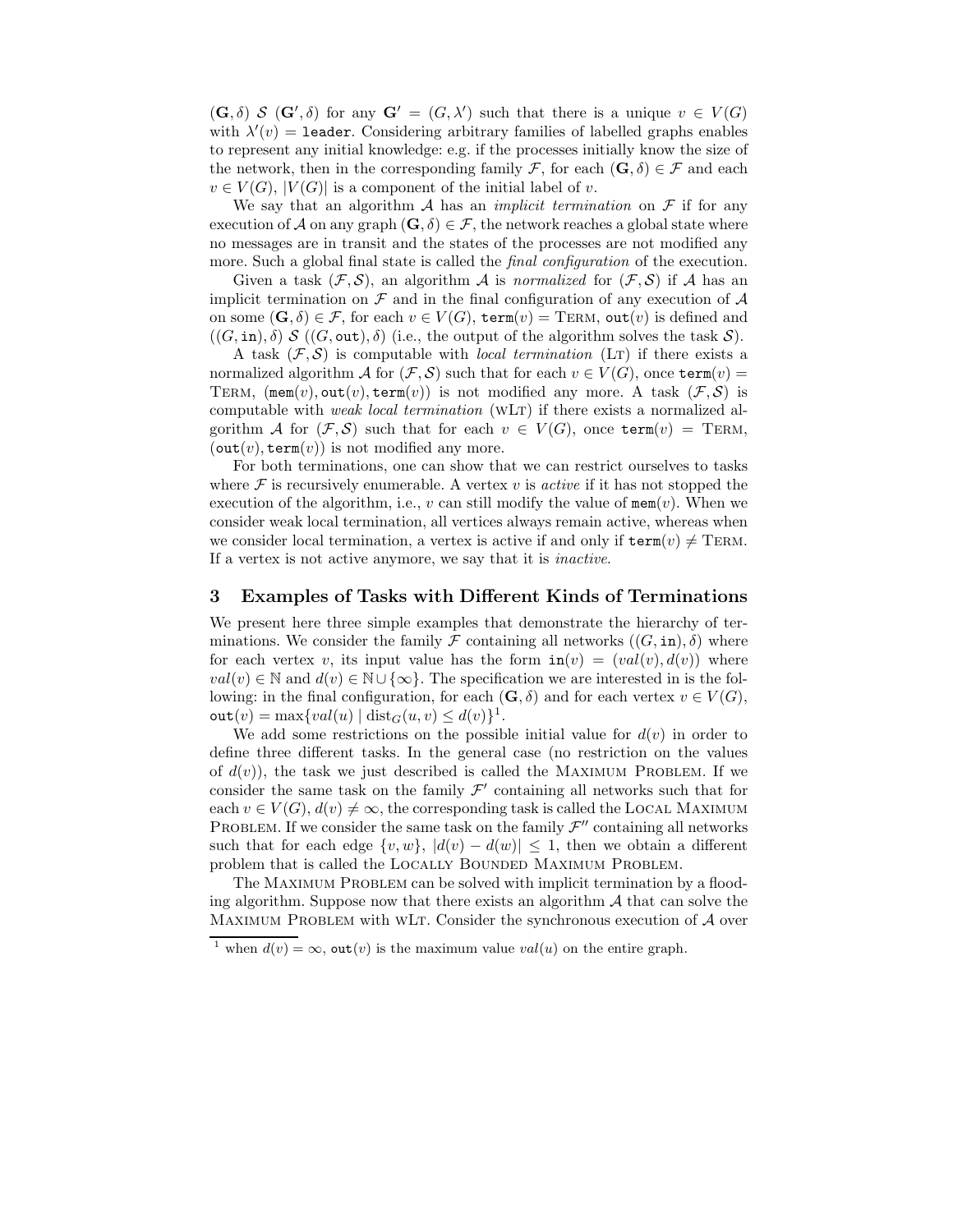$$
(C_3, \delta) \sum_{2}^{(2, d)} \underbrace{(2, d)}_{v_1} \underbrace{(2, d)}_{1} \underbrace{(2, d)}_{2} \underbrace{(2, d)}_{1} \underbrace{(2, d)}_{2} \underbrace{(2, d)}_{1} \underbrace{(2, d)}_{2} \underbrace{(2, d)}_{1} \underbrace{(2, d)}_{2} \underbrace{(2, d)}_{2} \underbrace{(2, d)}_{2} \underbrace{(2, d)}_{2} \underbrace{(2, d)}_{2} \underbrace{(2, d)}_{2} \underbrace{(2, d)}_{1} \underbrace{(2, d)}_{2} \underbrace{(2, d)}_{1} \underbrace{(2, d)}_{1} \underbrace{(2, d)}_{1} \underbrace{(2, d)}_{1} \underbrace{(2, d)}_{1} \underbrace{(2, d)}_{1} \underbrace{(2, d)}_{1} \underbrace{(2, d)}_{1} \underbrace{(2, d)}_{1} \underbrace{(2, d)}_{1} \underbrace{(2, d)}_{1} \underbrace{(2, d)}_{1} \underbrace{(2, d)}_{1} \underbrace{(2, d)}_{1} \underbrace{(2, d)}_{1} \underbrace{(2, d)}_{1} \underbrace{(2, d)}_{1} \underbrace{(2, d)}_{1} \underbrace{(2, d)}_{1} \underbrace{(2, d)}_{1} \underbrace{(2, d)}_{1} \underbrace{(2, d)}_{1} \underbrace{(2, d)}_{1} \underbrace{(2, d)}_{1} \underbrace{(2, d)}_{1} \underbrace{(2, d)}_{1} \underbrace{(2, d)}_{1} \underbrace{(2, d)}_{1} \underbrace{(2, d)}_{1} \underbrace{(2, d)}_{1} \underbrace{(2, d)}_{1} \underbrace{(2, d)}_{1} \underbrace{(2, d)}_{1} \underbrace{(2, d)}_{1} \underbrace{(2, d)}_{1} \underbrace{(2, d)}_{1} \underbrace{(2, d)}_{1} \underbrace{(2, d)}_{1} \underbrace{(2, d)}_{1} \underbrace{(2, d)}_{1} \underbrace{(2, d)}_{1} \underbrace{(2, d)}_{1} \underbrace{(2, d)}_{1} \underbrace{(2, d)}_{1} \underbrace{(2, d)}_{1} \underbrace{(2, d)}_{1} \underbrace{(2, d)}_{1} \underbrace{(2, d)}_{1} \underbrace{(2, d)}_{1} \underbrace{(2, d)}_{1} \underbrace{(2, d)}_{1} \under
$$

Fig. 1. Networks highlighting differences between the different kinds of termination.

the graph  $(C_3, \delta)$  of Figure 1 where  $d = \infty$  and let r be the number of rounds of this execution; after r rounds,  $term(v) = Term$  and  $out(v) = 2$ , for each  $v \in V(C_3)$ . Consider now the path  $(\mathbf{P}_{3r+4}, \delta')$  on  $3r+4$  vertices of Figure 1 where  $d = d_1 = \infty$  and  $val_2 > 2$ . After r synchronous rounds over  $(\mathbf{P}_{3r+4}, \delta')$ ,  $v_0$  gets exactly the same information as any  $v \in V(C_3)$  and thus after r rounds,  $\texttt{term}(v_0) = \text{TERM}$  and  $\texttt{out}(v_0) = 2$  whereas the correct output is  $\texttt{out}(v_0) = val_2$ . Thus  $A$  does not solve the MAXIMUM PROBLEM with WLT.

The Local Maximum Problem can be solved with weak local termination by a flooding algorithm running in waves. Suppose now that there exists an algorithm  $A$  that can solve the LOCAL MAXIMUM PROBLEM with LT. Consider the synchronous execution of A over the graph  $(C_3, \delta)$  of Figure 1 where  $d = 1$ and let  $r$  be the number of rounds of this execution. Consider now the path  $(\mathbf{P}_{3r+4}, \delta')$  of Figure 1 where  $d = 1$ ,  $val_2 > 2$  and  $d_1 \geq 2r + 2$ . After r synchronous rounds on  $P_{3r+4}$ , for the same reasons as before,  $term(v_0) = Term$ . Since  $v_0$  has stopped before it knows  $val_2$  and since after  $v_0$  has stopped, no information can be transmitted through  $v_0$ , out $(v_1)$  cannot possibly be  $val_2$ , but the correct output is  $\text{out}(v_1) = val_2$ . Thus A does not solve the LOCAL Maximum Problem with wLt.

The LOCALLY BOUNDED MAXIMUM PROBLEM can be solved with local termination by the previous wave-based flooding algorithm. Suppose now that there exists an algorithm  $A$  that can solve the LOCALLY BOUNDED MAXIMUM PROB-LEM with global termination detection. Consider the synchronous execution of A over the graph  $(C_3, \delta)$  of Figure 1 where  $d = 1$  and let r be the number of rounds of this execution; after r rounds, a vertex  $v \in V(C_3)$  is in a state S indicating that all processes have computed their final values. Consider now the path  $(\mathbf{P}_{3r+4}, \delta')$  of Figure 1 where  $d_1 = d = 1$ ,  $val_2 > 2$  and on the path  $v_2 = w_0, w_1, \ldots, w_{r+1} = v_3$  between  $v_2$  and  $v_3$ , for each  $i \in [1, r]$ ,  $d(w_i) = i$ . After r synchronous rounds on  $P_{3r+4}$ , for the same reasons as before v is in the state  $S$  indicating that all processes have computed their final values. However, since dist( $v_2, v_3$ ) =  $r + 1$ , after r rounds, the vertex  $v_3$  does not know the value of val<sub>2</sub> and thus out(v<sub>3</sub>) cannot possibly be val<sub>2</sub>. Thus A does not solve the LOCALLY BOUNDED MAXIMUM PROBLEM with global termination detection.

#### 4 Digraphs and Coverings

Labelled Digraphs. In the following, we will consider directed graphs (digraphs) with multiple arcs and self-loops. A *digraph*  $D = (V(D), A(D), s, t)$  is defined by a set  $V(D)$  of vertices, a set  $A(D)$  of arcs and by two maps s and t that assign to each arc two elements of  $V(D)$ : a source and a target. If a is an arc, we say that a is incident to  $s(a)$  and  $t(a)$ . A symmetric digraph D is a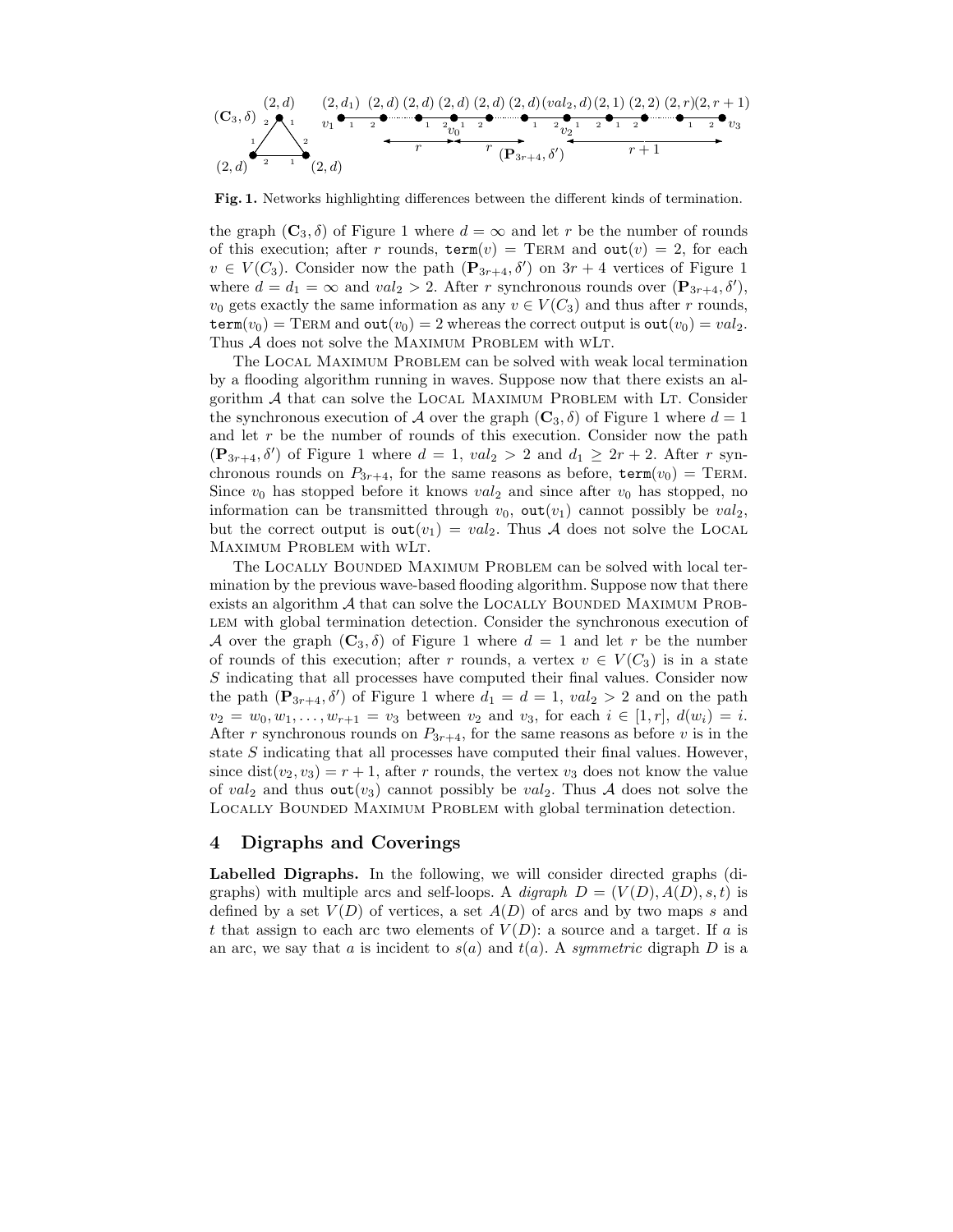digraph endowed with a symmetry, that is, an involution  $Sym : A(D) \rightarrow A(D)$ such that for every  $a \in A(D)$ ,  $s(a) = t(Sym(a))$ . In a symmetric digraph D, the degree of a vertex v is  $\deg_D(v) = |\{a \mid s(a) = v\}| = |\{a \mid t(a) = v\}|$  and we denote by  $N_D(v)$  the set of neighbours of v. Given two vertices  $u, v \in V(D)$ , a path  $\pi$  of length p from u to v in D is a sequence of arcs  $a_1, a_2, \ldots a_p$  such that  $s(a_1) = u, \forall i \in [1, p-1], t(a_i) = s(a_{i+1})$  and  $t(a_p) = v$ . If for each  $i \in [1, p-1],$  $a_{i+1} \neq Sym(a_i), \pi$  is non-stuttering. A digraph D is strongly connected if for all vertices  $u, v \in V(D)$ , there exists a path from u to v in D. In a symmetric digraph D, the *distance* between two vertices u and v, denoted  $dist_D(u, v)$  is the length of the shortest path from  $u$  to  $v$  in  $D$ .

A homomorphism  $\gamma$  between the digraph D and the digraph D' is a mapping  $\gamma: V(D) \cup A(D) \to V(D') \cup A(D')$  such that for each arc  $a \in A(D)$ ,  $\gamma(s(a)) =$  $s(\gamma(a))$  and  $\gamma(t(a)) = t(\gamma(a))$ . An homomorphism  $\gamma : D \to D'$  is an *isomorphism* if  $\gamma$  is bijective.

Throughout the paper we will consider digraphs where the vertices and the arcs are labelled with labels from a recursive label set L. A digraph D labelled over L will be denoted by  $(D, \lambda)$ , where  $\lambda: V(D) \cup A(D) \to L$  is the labelling function. A mapping  $\gamma: V(D) \cup A(D) \to V(D') \cup A(D')$  is a homomorphism from  $(D, \lambda)$  to  $(D', \lambda')$  if  $\gamma$  is a digraph homomorphism from D to D' which preserves the labelling, i.e., such that  $\lambda'(\gamma(x)) = \lambda(x)$  for every  $x \in V(D) \cup A(D)$ . Labelled digraphs will be designated by bold letters like  $D, G, \ldots$ 

In a symmetric digraph  $\mathbf{D}$ , we denote by  $\mathbf{B}_{\mathbf{D}}(v_0, r)$ , the labelled ball of center  $v_0 \in V(D)$  and of radius r that contains all vertices at distance at most r of  $v_0$ and all arcs whose source or target is at distance at most  $r - 1$  of  $v_0$ .

Given a simple connected labelled graph  $\mathbf{G} = (G, \lambda)$  with a port-numbering δ, we will denote by (Dir(G), δ) the labelled digraph (Dir(G),(λ, δ)) constructed in the following way. The vertices of  $Dir(G)$  are the vertices of G and they have the same labels as in **G**. Each edge  $\{u, v\}$  is replaced by two arcs  $a_{(u,v)}, a_{(v,u)} \in$  $A(\text{Dir}(G))$  such that  $s(a_{(u,v)}) = t(a_{(v,u)}) = u, t(a_{(u,v)}) = s(a_{(v,u)}) = v, \delta(a_{(u,v)}) = v$  $(\delta_u(v), \delta_v(u)), \delta(a_{(v,u)}) = (\delta_v(u), \delta_u(v))$  and  $Sym(a_{(u,v)}) = a_{(v,u)}$ . This construction encodes that a process can answer to a neighbour, i.e., "pong" any message.

Given a set L, we denote by  $\mathcal{D}_L$  the set of all symmetric digraphs  $\mathbf{D} = (D, \lambda)$ where for each  $a \in A(D)$ , there exist  $p, q \in \mathbb{N}$  such that  $\lambda(a) = (p, q)$  and  $\lambda(Sym(a)) = (q, p)$  and for each  $v \in V(D)$ ,  $\lambda(v) \in L$  and  $\{p \mid \exists a, \lambda(a) =$  $(p, q)$  and  $s(a) = v$  = [1, deg<sub>D</sub>(v)]. In other words,  $\mathcal{D}_L$  is the set of digraphs that locally look like some digraph obtained from a simple labelled graph G.

Symmetric Coverings, Quasi-Coverings. The notion of symmetric coverings is fundamental in this work; definitions and main properties are presented in [BV02a]. This notion enables to express "similarity" between two digraphs.

A (labelled) digraph **D** is a *covering* of a digraph  $D'$  via  $\varphi$  if  $\varphi$  is a homomorphism from **D** to **D'** such that each arc  $a' \in A(D')$  and for each vertex  $v \in \varphi^{-1}(t(a'))$  (resp.  $v \in \varphi^{-1}(s(a'))$ , there exists a unique arc  $a \in A(D)$  such that  $t(a) = v$  (resp.  $s(a) = v$ ) and  $\varphi(a) = a'$ . A symmetric digraph **D** is a symmetric covering of a symmetric digraph  $\mathbf{D}'$  via  $\varphi$  if  $\mathbf{D}$  is a covering of  $\mathbf{D}'$  via  $\varphi$  and if for each arc  $a \in A(D)$ ,  $\varphi(Sym(a)) = Sym(\varphi(a))$ .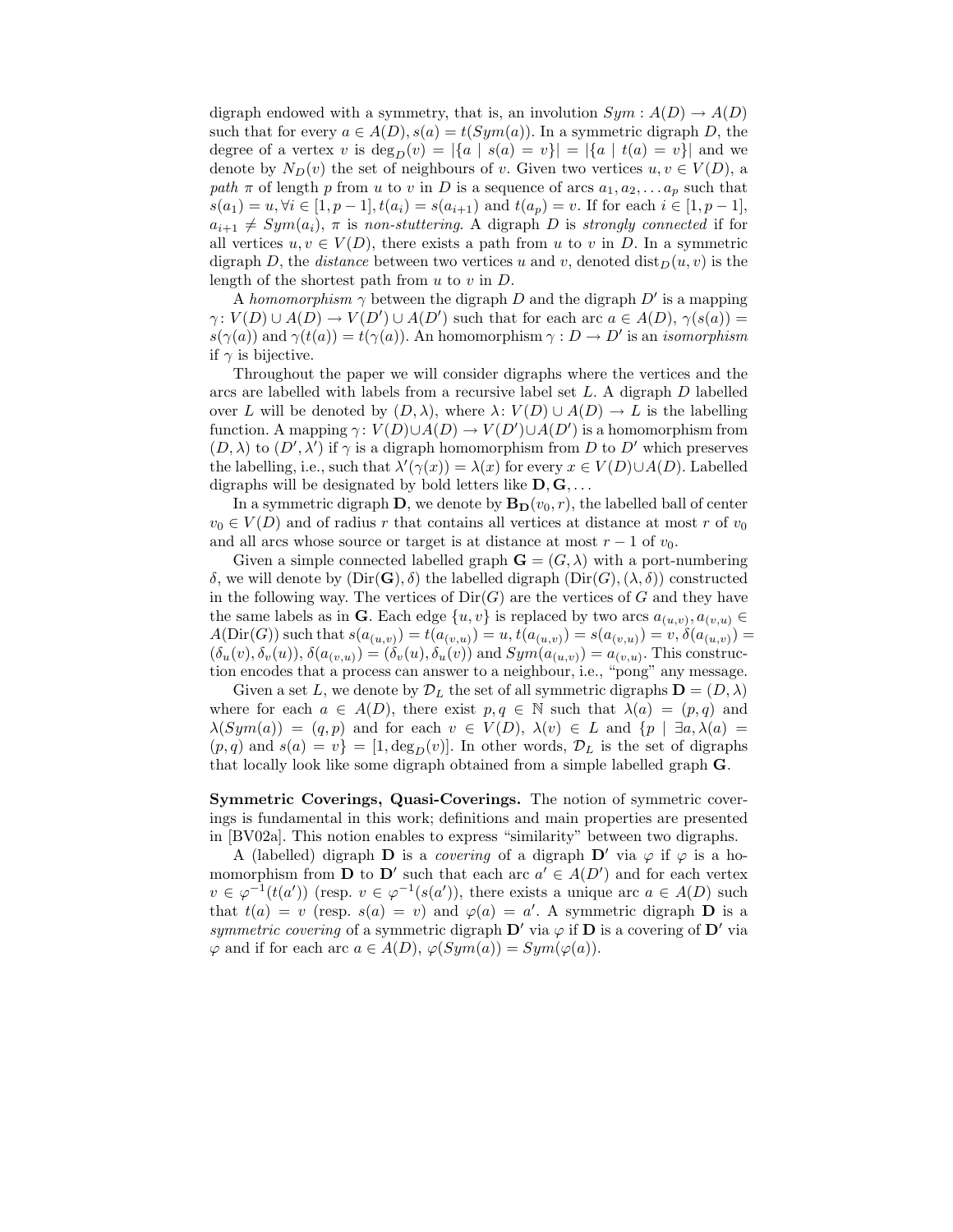The following lemma shows the importance of symmetric coverings when we deal with anonymous networks. This is the counterpart of the lifting lemma that Angluin gives for coverings of simple graphs [Ang80] and the proof can be found in  $[BCG^+96, CM07]$ .

Lemma 4.1 (Lifting Lemma [BCG+96]). If D is a symmetric covering of  $\mathbf{D}'$  via  $\varphi$ , then any execution of an algorithm  $\mathcal A$  on  $\mathbf{D}'$  can be lifted up to an execution on **D**, such that at the end of the execution, for any  $v \in V(D)$ , v is in the same state as  $\varphi(v)$ .

In the following, one also needs to express similarity between two digraphs up to a certain distance. The notion of quasi-coverings was introduced in [MMW97] for this purpose. The next definition is an adaptation of this tool to digraphs.

**Definition 4.2.** Given two symmetric labelled digraphs  $D_0, D_1$ , an integer r, a vertex  $v_1 \in V(D_1)$  and a homomorphism  $\gamma$  from  $\mathbf{B}_{\mathbf{D}_1}(v_1,r)$  to  $\mathbf{D}_0$ , the digraph  **is a quasi-covering of**  $**D**<sub>0</sub>$  **of center**  $v_1$  **and of radius r via**  $\gamma$  **if there exists a fi**nite or infinite symmetric labelled digraph  $\mathbf{D}_2$  that is a symmetric covering of  $\mathbf{D}_0$ via a homomorphism  $\varphi$  and if there exist  $v_2 \in V(D_2)$  and an isomorphism  $\delta$  from  $\mathbf{B_{D_1}}(v_1,r)$  to  $\mathbf{B_{D_2}}(v_2,r)$  such that for any  $x \in V(B_{D_1}(v_1,r)) \cup A(B_{D_1}(v_1,r)),$  $\gamma(x) = \varphi(\delta(x)).$ 

If a digraph  $\mathbf{D}_1$  is a symmetric covering of  $\mathbf{D}_0$ , then for any  $v \in V(D_1)$  and for any  $r \in \mathbb{N}$ ,  $D_1$  is a quasi-covering of  $D_0$ , of center v and of radius r. Reversely, if  $D_1$  is a quasi-covering of  $D_0$  of radius r strictly greater than the diameter of  $D_1$ , then  $D_1$  is a covering of  $D_0$ . The following lemma is the counterpart of the lifting lemma for quasi-coverings.

Lemma 4.3 (Quasi-Lifting Lemma). Consider a digraph  $D_1$  that is a quasicovering of  $D_0$  of center  $v_1$  and of radius r via  $\gamma$ . For any algorithm A, after r rounds of the synchronous execution of an algorithm  $\mathcal A$  on  $\mathbf D_1$ ,  $v_1$  is in the same state as  $\gamma(v_1)$  after r rounds of the synchronous execution of A on  $\mathbf{D}'$ .

# 5 Characterization for Weak Local Termination

We note V the set  $\{(\mathbf{D}, v) \mid \mathbf{D} \in \mathcal{D}_L, v \in V(D)\}\)$ . In other words, the set V is the disjoint union of all symmetric labelled digraphs in  $\mathcal{D}_L$ . Given a family of networks F, we denote by  $\mathcal{V}_{\mathcal{F}}$  the set  $\{((\text{Dir}(\mathbf{G}), \delta), v) \mid (\mathbf{G}, \delta) \in \mathcal{F}, v \in V(G)\}.$ 

A function  $f: V \longrightarrow L \cup \{\perp\}$  is an *output* function for a task  $(\mathcal{F}, \mathcal{S})$  if for each network  $(G, \delta) \in \mathcal{F}$ , the labelling obtained by applying f on each  $v \in V(G)$  satisfies the specification S, i.e.,  $(\mathbf{G}, \delta)$  S  $(\mathbf{G}', \delta)$  where  $\mathbf{G}' = (G, \lambda')$ and  $\lambda'(v) = f((\text{Dir}(\mathbf{G}), \delta), v)$  for all  $v \in V(G)$ .

In order to give our characterization, we need to formalize the following idea. When the neighbourhood at distance  $k$  of two processes  $v, v'$  in two digraphs D, D' cannot be distinguished (this is captured by the notion of quasi-coverings and Lemma 4.3), and if  $v$  computes its final value in less than  $k$  rounds, then  $v'$ computes the same final value in the same number of rounds. In the following definition, the value of  $r(\mathbf{D}, v)$  can be understood as the number of rounds needed by  $v$  to compute in a synchronous execution its final value in  $D$ .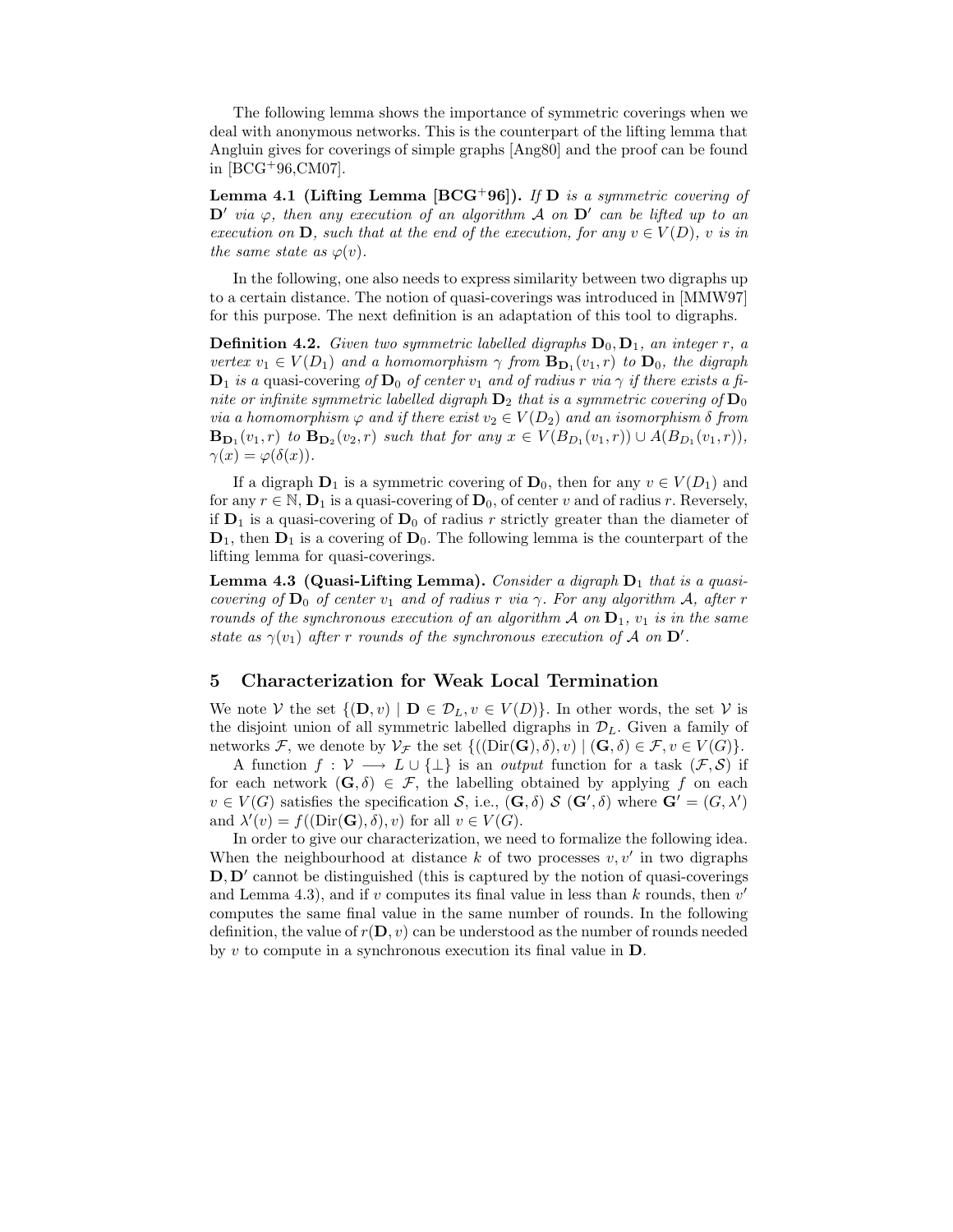**Definition 5.1.** Given a function  $r : V \longrightarrow \mathbb{N} \cup \{\infty\}$  and a function  $f : V \longrightarrow L'$ for some set L', the function f is r-lifting closed if for all  $D, D' \in \mathcal{D}_L$  such that **D** is a quasi-covering of  $\mathbf{D}'$ , of center  $v_0 \in V(G)$  and of radius R via  $\gamma$  with  $R \ge \min\{r(\mathbf{D}, v_0), r(\mathbf{D}', \gamma(v_0))\},\$  then  $f(\mathbf{D}, v_0) = f(\mathbf{D}', \gamma(v_0)).$ 

Using the previous definition, we now give the characterization of tasks computable with wLt. We also characterize distributed tasks computable with wLt by polynomial algorithms (using a polynomial number of messages of polynomial size). We denote by  $|G|$  the size of  $V(G)$  plus the maximum over the sizes (in bits) of the initial labels that appear on G.

**Theorem 5.2.** A task  $(F, \mathcal{S})$  where F is recursively enumerable is computable with WLT if and only if there exist a function  $r: V \longrightarrow \mathbb{N} \cup {\infty}$  and an output function  $f: \mathcal{V} \longrightarrow L \cup \{\perp\}$  for  $(\mathcal{F}, \mathcal{S})$  such that

- (i) for all  $D \in \mathcal{D}_L$ , for all  $v \in V(D)$ ,  $r(D, v) \neq \infty$  if and only if  $f(D, v) \neq \perp$ ,
- (ii)  $f_{|\mathcal{V}_{\mathcal{F}}}$  and  $r_{|\mathcal{V}_{\mathcal{F}}}$  are recursive functions,
- (iii)  $f$  and  $r$  are  $r$ -lifting-closed.

The task  $(\mathcal{F}, \mathcal{S})$  is computable by a polynomial algorithm with WLT if and only if there exist such f and r and a polynomial p such that for each  $(G, \delta) \in \mathcal{F}$  and each  $v \in V(G)$ ,  $r((\text{Dir}(\mathbf{G}), \delta), v) \leq p(|\mathbf{G}|)$ .

*Proof (of the necessary condition).* Assume  $A$  is a distributed algorithm that computes the task  $(\mathcal{F}, \mathcal{S})$  with weak local termination. We define r and f by considering the synchronous execution of A on any digraph  $\mathbf{D} \in \mathcal{D}_L$ . For any  $v \in V(D)$ , if term $(v) = \perp$  during the whole execution, then  $f(\mathbf{D}, v) = \perp$  and  $r(\mathbf{D}, v) = \infty$ . Otherwise, let  $r_v$  be the first round after which term $(v) = \text{TERM}$ ; in this case,  $f(\mathbf{D}, v) = \text{out}(v)$  and  $r(\mathbf{D}, v) = r_v$ . Since A computes  $(\mathcal{F}, \mathcal{S})$ , it is easy to see that f is an output function and that f and r satisfy  $(i)$  and  $(ii)$ .

Consider two digraphs  $D, D' \in \mathcal{D}_L$  such that D is a quasi-covering of D', of center  $v_0 \in V(G)$  and of radius R via  $\gamma$  with  $R \ge r_0 = \min\{r(\mathbf{D}, v_0), r(\mathbf{D}', \gamma(v_0))\}.$ If  $r_0 = \infty$ , then  $r(\mathbf{D}, v_0) = r(\mathbf{D}', \gamma(v_0)) = \infty$  and  $f(\mathbf{D}, v_0) = f(\mathbf{D}', \gamma(v_0)) = \perp$ . Otherwise, from Lemma 4.3, we know that after  $r_0$  rounds,  $\text{out}(v_0) = \text{out}(\gamma(v_0))$ and term $(v_0)$  = term $(\gamma(v_0))$  = TERM. Thus  $r_0$  =  $r(\mathbf{D}, v_0)$  =  $r(\mathbf{D}', \gamma(v_0))$  and  $f(\mathbf{D}, v_0) = f(\mathbf{D}', \gamma(v_0))$ . Consequently, f and r are r-lifting closed. □

The sufficient condition is proved in Section 7 and relies on a general algorithm described in Section 6. Using this theorem, one can show that there is no universal election algorithm for the family of networks with non-unique ids where at least one id is unique, but that there exists such an algorithm for such a family where a bound on the multiplicity of each id in any network is known.

### 6 A General Algorithm

In this section, we present a general algorithm that we parameterize by the task and the termination we are interested in, in order to obtain our sufficient conditions. This algorithm is a combination of an election algorithm for symmetric minimal graphs presented in [CM07] and a generalization of an algorithm of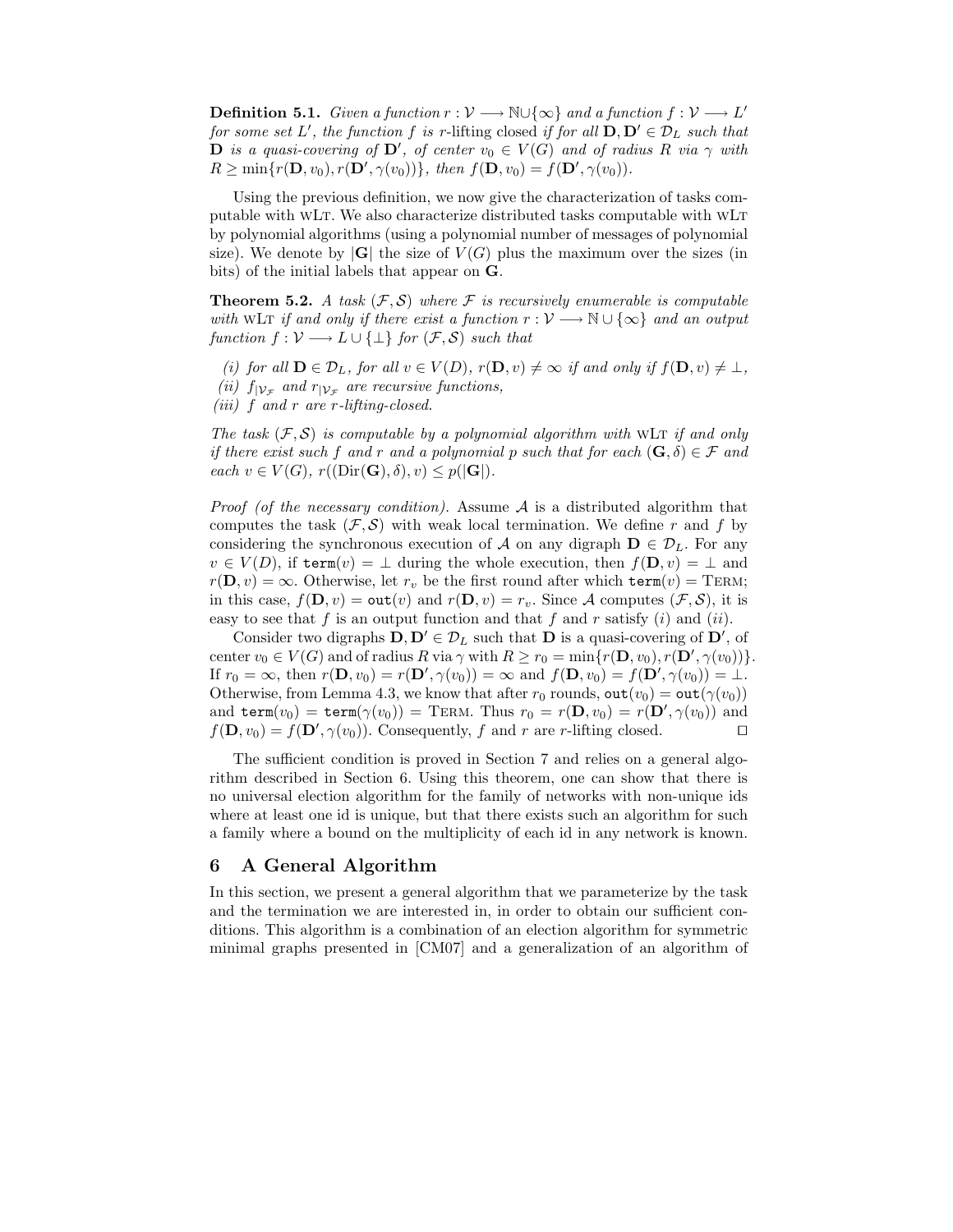Szymanski, Shy and Prywes (the SSP algorithm for short) [SSP85]. The algorithm described in [CM07] is based on an enumeration algorithm presented by Mazurkiewicz in a different model [Maz97] where each computation step involves some synchronization between adjacent processes. The SSP algorithm enables to detect the global termination of an algorithm with local termination provided the processes know a bound on the diameter of the graph. The Mazurkiewicz-like algorithm always terminates (implicitly) on any network  $(G, \delta)$  and during its execution, each process  $v$  can reconstruct at some computation step  $i$  a digraph  $\mathbf{D}_i(v)$  such that  $(\text{Dir}(\mathbf{G}), \delta)$  is a quasi-covering of  $\mathbf{D}_i(v)$ . However, this algorithm does not enable  $v$  to compute the radius of this quasi-covering. We use a generalization of the SSP algorithm to compute a lower bound on this radius, as it has already be done in Mazurkiewicz's model [GMT06].

We consider a network  $(G, \delta)$  where  $G = (G, \lambda)$  is a simple labelled graph and where  $\delta$  is a port-numbering of **G**. The function  $\lambda: V(G) \to L$  is the initial labelling. We assume there exists a total order  $\lt_L$  on L and we assume that if the label  $\lambda(v)$  is modified during the execution, then it can only increase for  $\lt_L$ .

The state of each v is a tuple  $(\lambda(v), n(v), N(v), M(v), a(v), A(v))$  where:

- $-\lambda(v) \in L$  is the initial label of v and if it is modified during the execution, it will necessarily increase for  $\lt_L$ .
- $n(v) \in \mathbb{N}$  is the *number* of v computed by the algorithm; initially  $n(v) = 0$ .
- $N(v) \in \mathcal{P}_{fin}(\mathbb{N} \times L \times \mathbb{N}^2)^2$  is the *local view* of v. At the end of the execution, if  $(m, \ell, p, q) \in N(v)$ , then v has a neighbour u whose number is m, whose label is  $\ell$  and the arc from u to v is labelled  $(p, q)$ . Initially  $N(v) = \{(0, \perp, 0, q) \mid$  $q \in [1, \deg_G(v)]\}.$
- $M(v) \subseteq \mathbb{N} \times L \times \mathcal{P}_{fin}(\mathbb{N} \times L \times \mathbb{N}^2)$  is the mailbox of v; initially  $M(v) = \emptyset$ . It contains all information received by  $v$  during the execution of the algorithm. If  $(m, \ell, N) \in M(v)$ , it means that at some previous step of the execution, there was a vertex u such that  $n(u) = m$ ,  $\lambda(u) = \ell$  and  $N(u) = N$ .
- $a(v) \in \mathbb{Z} \cup \{\infty\}$  is a counter and initially  $a(v) = -1$ . In some sense,  $a(v)$ represent the distance up to which all vertices have the same mailbox as  $v$ . If  $a(v) = \infty$ , it means that v has terminated the algorithm (local termination).
- $A(v) \in \mathcal{P}_{fin}(\mathbb{N} \times (\mathbb{Z} \cup {\infty}))$  encodes the information v has about the values of  $a(u)$  for each neighbour u. Initially,  $A(v) = \{(q, -1) | q \in [1, \deg_G(v)]\}.$

In our algorithm, processes exchange messages of the form  $\langle n, \ell, M, a \rangle$ ,  $p >$ . If a vertex u sends a message  $\langle (n, \ell, M, a), p \rangle$  to one of its neighbour v, then the message contains following information: n is the current number  $n(u)$  of  $u, \ell$ is the label  $\lambda(u)$  of u, M is the mailbox of u, a is the value of  $a(u)$  and  $p = \delta_u(v)$ .

As in Mazurkiewicz's algorithm [Maz97], the nice properties of the algorithm rely on a total order on local views, i.e., on finite subsets of  $\mathbb{N}^3 \times L$ . Given two distinct sets  $N_1, N_2 \in \mathcal{P}_{fin}(\mathbb{N} \times L \times \mathbb{N}^2)$ , we define  $N_1 \prec N_2$  if the maximum of the symmetric difference  $N_1 \triangle N_2 = (N_1 \setminus N_2) \cup (N_2 \setminus N_1)$  for the lexicographic order belongs to  $N_2$ . One also says that  $(\ell, N) \prec (\ell', N')$  if either  $\ell \prec_L \ell'$ , or  $\ell = \ell'$  and  $N \prec N'$ . We denote by  $\preceq$  the reflexive closure of  $\prec$ .

<sup>&</sup>lt;sup>2</sup> for any set S,  $\mathcal{P}_{fin}(S)$  denotes the set of finite subsets of S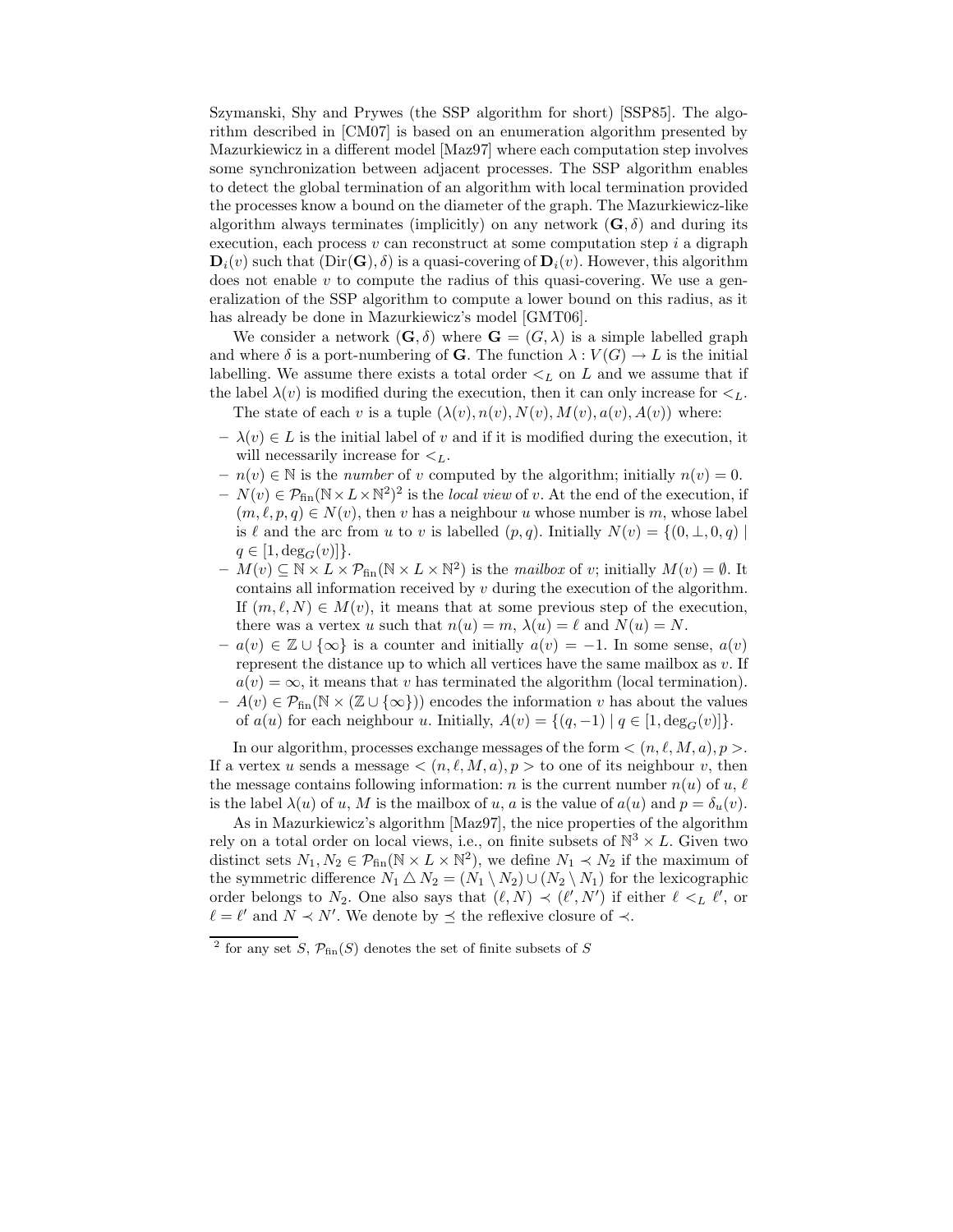Our algorithm  $A_{gen}(\varphi)$  is described in Algorithm 1. The algorithm for the vertex  $v_0$  is expressed in an event-driven description. The first rule I can be applied by a process  $v$  on wake-up only if it has not received any message: it takes the number 1, updates its mailbox and informs its neighbours. The second rule  $\bf R$ describes the instructions a process  $v$  has to follow when it receives a message  $m$ from a neighbour. It updates its mailbox  $M(v)$  and its local view  $N(v)$  according to m. Then, if it discovers the existence of another vertex with the same number and a stronger local view, it takes a new number. Then, if its mailbox has not changed, it updates  $A(v)$  and increases  $a(v)$  if possible (according to a function  $\varphi$ ). Finally, if  $M(v)$  or  $a(v)$  has been modified, it informs its neighbours.

Later, we will add rules that enable a process to compute its final value and we will define the function  $\varphi(v)$  depending on the termination we are interested in. Using the information stored in its mailbox, each  $v$  will be able to reconstruct a digraph **D** such that  $(\text{Dir}(\mathbf{G}), \delta)$  locally looks like **D** up to distance  $a(v)$ .

```
Algorithm 1: The general algorithm A_{gen}(\varphi).
 \mathbf{I}: \{n(v_0)=0\} and no message has arrived at v_0\}begin
      n(v_0) := 1;M(v_0) := \{(n(v_0), \lambda(v_0), \emptyset)\};a(v_0) := 0;for i := 1 to deg(v_0) do
       \Box send \lt (n(v_0), \lambda(v), M(v_0), a(v_0)), i > through i;
end
\mathbf{R}: {A message \langle (n_1, \ell_1, M_1, a_1), p_1 \rangle has arrived at v_0 through port q_1}
begin
      M_{old} := M(v_0);
      a_{old} := a(v_0);
      M(v_0) := M(v_0) \cup M_1;if n(v_0) = 0 or \exists (n(v_0), \ell', N') \in M(v_0) such that (\lambda(v_0), N(v_0)) \prec (\ell', N')then
           n(v_0) := 1 + \max\{n' \mid \exists (n', \ell', N') \in M(v_0)\}\;;N(v_0) := N(v_0) \setminus \{ (n', \ell', p', q_1) \mid \exists (n', \ell', p', q_1) \in N(v_0) \} \cup \{ (n_1, \ell_1, p_1, q_1) \} ;M(v_0) := M(v_0) \cup \{(n(v_0), \lambda(v_0), N(v_0))\};if M(v_0) \neq M_{old} then
          a(v_0) := -1;A(v_0) := \{(q', -1) | \exists (q', a') \in A(v_0) \text{ with } a' \neq \infty \};if M(v_0) = M_1 then
           A(v_0) := A(v_0) \setminus \{(q_1, a') \mid \exists (q_1, a') \in A(v_0)\} \cup \{(q_1, a_1)\};if \forall (q', a') \in A(v_0), a(v_0) \leq a' and (\varphi(v) = \text{TRUE or } \exists (q', a') \in A(v) such
      that a(v_0) < a' and a' \neq \infty) then a(v_0) := a(v_0) + 1;
      if M(v_0) \neq M_{old} or a(v_0) \neq a_{old} then
           for q := 1 to deg(v_0) do
               if (q, \infty) \notin A(v) then
                 send \langle n(v_0), \lambda(v), M(v_0), a(v_0) \rangle, q> through port q;
end
```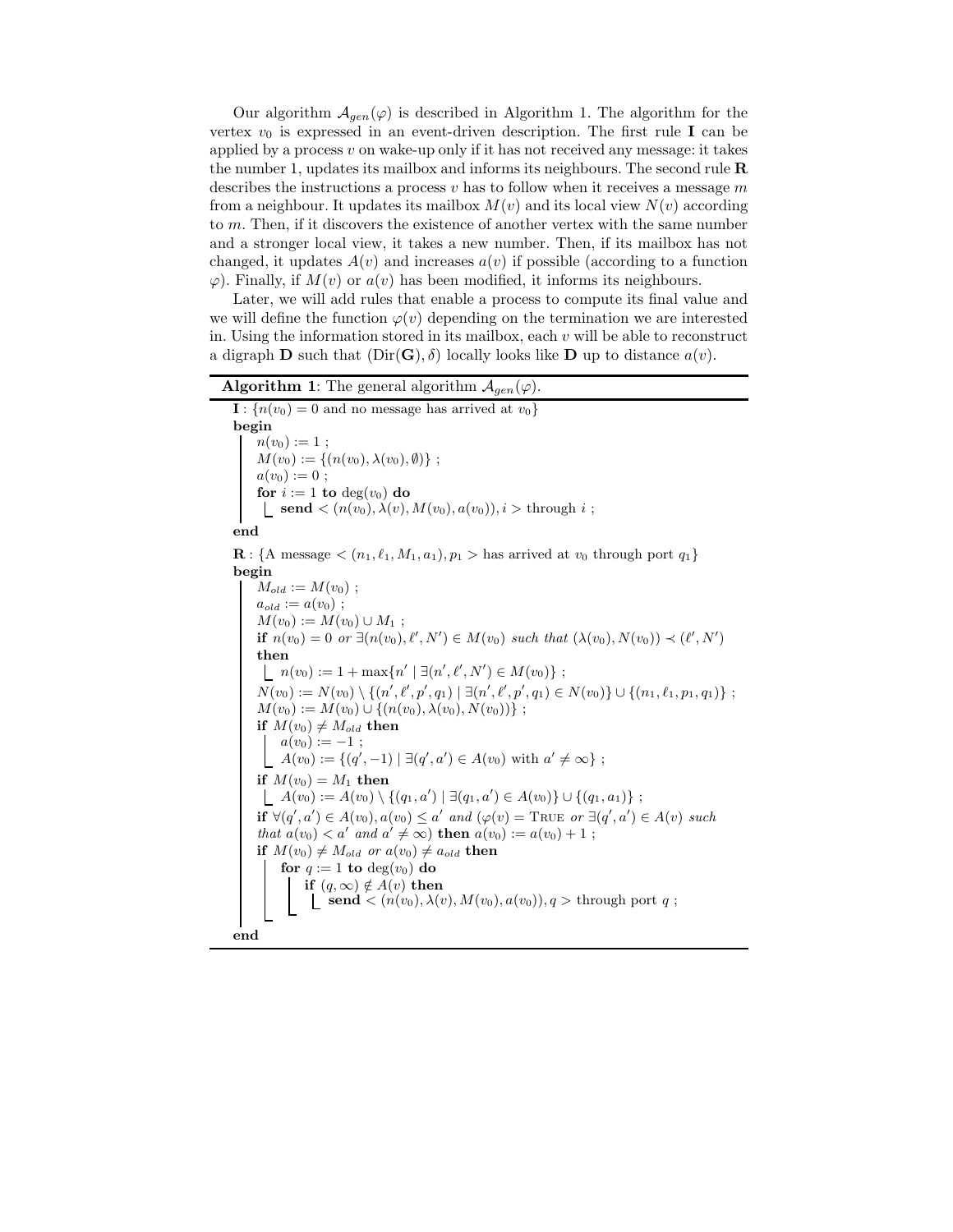Properties of the Algorithm. We consider a graph G with a port numbering  $\delta$  and an execution of Algorithm 1 on  $(G, \delta)$ . For each vertex  $v \in V(G)$ , we note  $(\lambda_i(v), n_i(v), N_i(v), M_i(v), a_i(v), A_i(v))$  the state of v after the *i*th computation step. The following proposition summarizes some nice properties that are satisfied during any execution of Algorithm 1 on  $(G, \delta)$ .

**Proposition 6.1** ([CM07,Cha06]). Consider a vertex v and a step  $i \geq 1$ . Then,  $\lambda_{i-1}(v) \leq L \lambda_i(v)$ ,  $n_{i-1}(v) \leq n_i(v)$ ,  $N_{i-1}(v) \leq N_i(v)$ ,  $M_{i-1}(v) \subseteq M_i(v)$ .

If  $M_{i-1}(v) = M_i(v)$  and if v is active at step i, then  $a_{i-1}(v) \leq a_i(v) \leq$  $a_{i-1}(v) + 1$  and  $a_i(v) \ge \min\{a \mid \exists (q, a) \in A_i(v)\}$  if  $\exists (q, a) \in A_i(v)$  with  $a \ne \infty$ . For each  $(m, \ell, N) \in M_i(v)$  and each  $m' \in [1, m]$ ,  $\exists (m', \ell', N') \in M_i(v)$ ,  $\exists v' \in$ 

 $V(G)$  such that  $n_i(v') = m'$ . If  $m = n_i(v)$ ,  $(\ell, N) \leq (\lambda_i(v), N_i(v))$ .

If  $a_i(v) \geq 1$ , for each  $w \in N_G(v)$ , there exists a step  $j \leq i-1$  such that w is inactive at step j, or  $a_i(w) \ge a_i(v) - 1$  and  $M_i(w) = M_i(v)$ .

An interesting corollary of Proposition 6.1 is that if the label  $\lambda(v)$  of each v is modified only finitely many times, then there exists a step  $i_0$  after which for any v, the value of  $(\lambda(v), n(v), N(v), M(v))$  is not modified any more.

#### 7 Tasks computable with Weak Local Termination

In order to show that the conditions of Theorem 5.2 are sufficient, we use the general algorithm presented in Section 6 parameterized by the functions f and r. In the following, we consider a function enumerative that enumerates the elements of F. During the execution of this algorithm on any graph  $(G, \delta) \in \mathcal{F}$ , for any  $v \in V(G)$ , the value of  $\lambda(v) = \text{in}(v)$  is not modified.

Consider the mailbox  $M = M(v)$  of a vertex v during the execution of the algorithm  $A_{gen}$  on a graph  $(G, \delta) \in \mathcal{F}$ . We say that an element  $(n, \ell, N) \in M$  is *maximal* in M if there does not exists  $(n, \ell', N') \in M$  such that  $(\ell, N) \prec (\ell', N')$ . We denote by  $S(M)$  be the set of maximal elements of M. From Proposition 6.1, after each step of Algorithm 1,  $(n(v), \lambda(v), N(v))$  is maximal in  $M(v)$ . The set  $S(M)$  is said *stable* if it is non-empty and if for all  $(n_1, \ell_1, N_1) \in S(M)$ , for all  $(n_2, \ell_2, p, q) \in N_1$ ,  $p \neq 0$ ,  $n_2 \neq 0$  and  $\ell_2 \neq \bot$  and for all  $(n'_2, \ell'_2, N'_2) \in S(M)$ , there exists  $(n'_2, \ell''_2, p', q') \in N_1$  if and only if  $\ell'_2 = \ell''_2$  and  $(n_1, \ell_1, q', p') \in N'_2$ . From [CM07], we know that once the values of  $n(v)$ ,  $N(v)$ ,  $M(v)$  are final, then  $S(M(v))$  is stable. Thus, if  $S(M(v))$  is not stable,  $M(v)$  will be modified.

If the set  $S(M)$  is stable, one can construct a labelled symmetric digraph  $\mathbf{D}_M = (D_M, \lambda_M)$  as follows. The set of vertices  $V(D_M)$  is the set  $\{n \mid \exists (n, \ell, N) \in$  $S(M)$ . For any  $(n, \ell, N) \in S(M)$  and any  $(n', \ell', p, q) \in N$ , there exists an arc  $a_{n,n',p,q} \in A(D_M)$  such that  $t(a) = n, s(a) = n', \lambda_M(a) = (p,q)$ . Since  $S(M)$  is stable, we can define  $Sym$  by  $Sym(a_{n,n',p,q}) = a_{n',n,q,p}$ .

**Proposition 7.1.** If  $S(M(v))$  is stable,  $(\text{Dir}(\mathbf{G}), \delta)$  is a quasi-covering of  $\mathbf{D}_{M(v)}$ of radius  $a(v)$  of center v via a mapping  $\gamma$  where  $\gamma(v) = n(v)$ .

Thus, once v has computed  $\mathbf{D}_{M(v)}$ , it can enumerate networks  $(\mathbf{K}', \delta'_K) \in \mathcal{F}$ and vertices  $w' \in V(K')$  until it finds a  $(\mathbf{K}', \delta'_K)$  such that  $\mathbf{K}(v) = (\text{Dir}(\mathbf{K}'), \delta_{K'})$ is a quasi-covering of  $\mathbf{D}_{M(v)}$  of center  $w(v) \in V(K)$  and of radius  $a(v)$  via some homomorphism  $\gamma$  such that  $\gamma(w(v)) = n(v)$  (this enumeration terminates by Proposition 7.1). We add a rule to the algorithm, called  $WLT$ (enum $\mathcal{F}, f, r$ ), that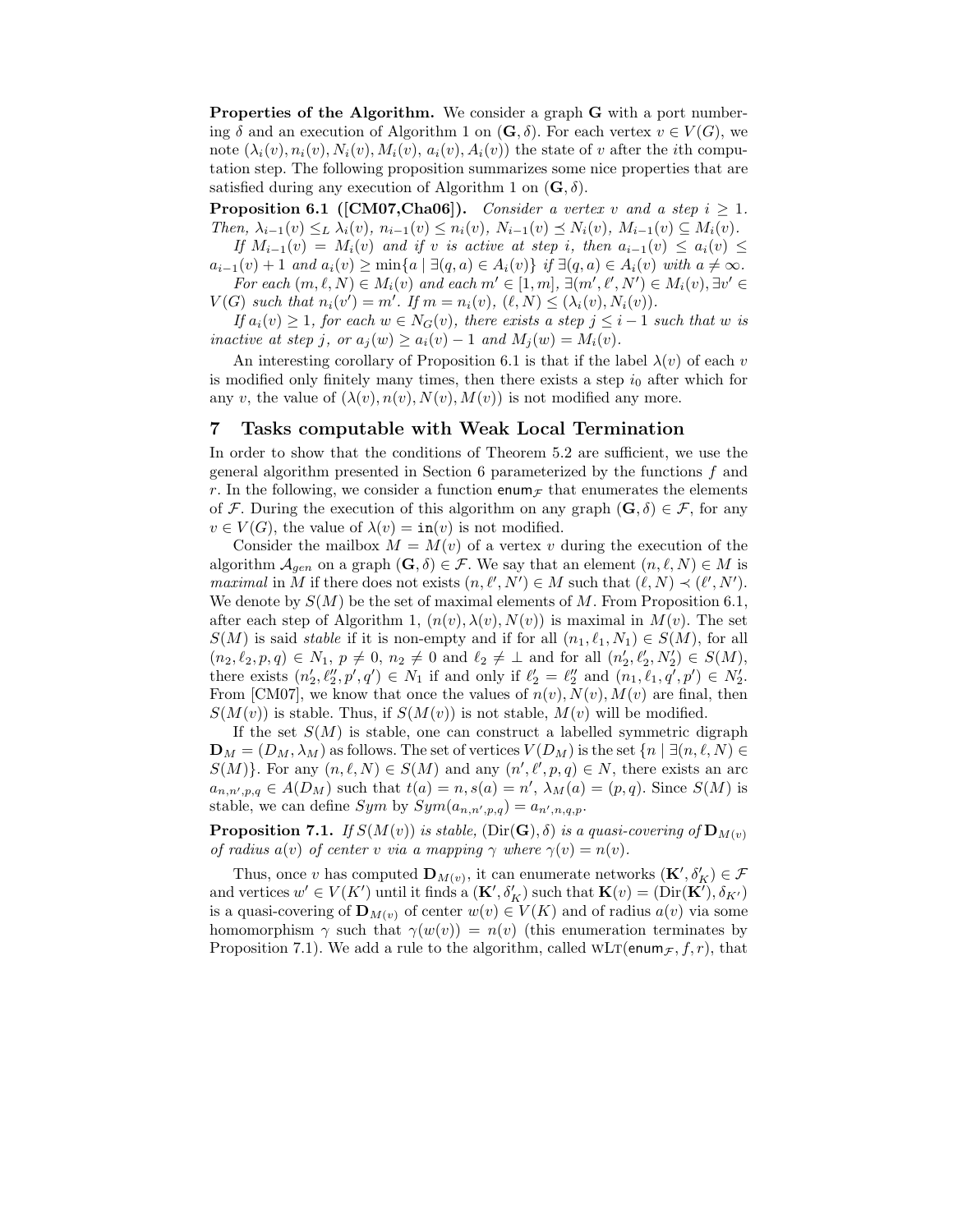a process v can apply to computes its final value, once it has computed  $\mathbf{K}(v)$ and  $w(v)$ . We also add priorities between rules such that a vertex that can apply the rule wLT(f, r) cannot apply the rule **R** of algorithm  $A_{gen}(\varphi)$ .

| <b>Procedure <math>WLT</math></b> (enum <sub><math>F</math></sub> , f, r): the rule added to the algorithm for $WLT$                        |
|---------------------------------------------------------------------------------------------------------------------------------------------|
| if $term(v_0) \neq \text{TERM}$ and $a(v_0) \geq r(\mathbf{K}(v_0), w(v_0))$ then<br>$\mathtt{out}(v_0) := f(\mathbf{K}(v_0), w(v_0)) \; ;$ |
| $\texttt{term}(v_0) := \text{TERM};$                                                                                                        |

We now define the function  $\varphi$  that enables a vertex v to increase  $a(v)$ . The function  $\varphi$  is true for v only if  $\texttt{term}(v) \neq \texttt{Term}$  and  $S(M(v))$  is stable (otherwise, v knows that its mailbox will be modified in the future) and  $r(K(v), w(v)) > a(v)$ (otherwise, v can compute its final value).

Correction of the Algorithm. We denote by  $\mathcal{A}_{\text{WLT}}$  (enum  $\mathcal{F}, f, r$ ) the algorithm defined by  $\mathcal{A}_{gen}(\varphi)$  and by  $WLT(\text{enum}_{\mathcal{F}}, f, r)$ . We consider a network  $(\mathbf{G}, \delta) \in \mathcal{F}$ and an execution of  $\mathcal{A}_{\text{WLT}}(\text{enum}_{\mathcal{F}}, f, r)$  on  $(\mathbf{G}, \delta)$ . Let  $\mathbf{G}' = (\text{Dir}(\mathbf{G}), \delta)$ .

Using Propositions 6.1 and 7.1, one can show that the execution terminates (implicitly) and that in the final configuration, for any  $v \in V(G)$ , term $(v)$  = TERM. Since f is an output function for  $(\mathcal{F}, \mathcal{S})$ , the next proposition shows that  $\mathcal{A}_{\text{wLT}}(\text{enum}_{\mathcal{F}}, f, r)$  computes the task  $(\mathcal{F}, \mathcal{S})$  with weak local termination.

**Proposition 7.2.** For any  $v \in V(G)$ , if  $term(v) = Term$ ,  $out(v) = f(\mathbf{G}', v)$ .

*Proof.* Consider a process v just after it has applied Procedure  $WLT$  (enum  $\mathcal{F}, f, r$ ):  $S(M(v))$  is stable,  $r(\mathbf{K}(v), w(v)) \leq a(v)$  and  $\text{out}(v) = f(\mathbf{K}(v), w(v))$ .

Since  $\mathbf{K}(v)$  is a quasi-covering of  $\mathbf{D}_{M(v)}$  of radius  $a(v) \geq r(\mathbf{K}(v), w(v))$  and of center  $w(v)$  via a mapping  $\gamma$  such that  $\gamma(w(v)) = n(v)$  and since f and r are r-lifting closed,  $\text{out}(v) = f(\mathbf{K}(v), w(v)) = f(\mathbf{D}_{M(v)}, n(v))$  and  $r(\mathbf{K}(v), w(v)) =$  $r(\mathbf{D}_{M(v)}, n(v))$ . From Proposition 7.1, since  $a(v) \geq r(\mathbf{D}_{M(v)}, n(v))$  and since f is r-lifting closed,  $\text{out}(v) = f(\mathbf{D}_{M(v)}, n(v)) = f(\mathbf{G}', v)$ .

## 8 Tasks Computable with Local Termination.

When we consider local termination, one needs to consider the case where some vertices that terminate quickly disconnect the graph induced by active vertices.

We extend to symmetric digraphs the notion of views that have been introduced to study leader election by Yamashita and Kameda [YK96b] for simple graphs and by Boldi *et al.*  $[BCG+96]$  for digraphs.

**Definition 8.1.** Consider a symmetric digraph  $\mathbf{D} = (D, \lambda) \in \mathcal{D}_L$  and a vertex  $v \in V(D)$ . The view of v in **D** is an infinite rooted tree denoted by  $\mathbf{T_D}(v)$  =  $(T_D(v), \lambda')$  and defined as follows:

- $V(T_D(v))$  is the set of non-stuttering paths  $\pi = a_1, \ldots, a_p$  in **D** with  $s(a_1) =$ v. For each path  $\pi = a_1, \ldots, a_p, \lambda'(\pi) = \lambda(t(a_p)).$
- for each  $\pi, \pi' \in V(T_D(v))$ , there are two arcs  $a_{\pi, \pi'}, a_{\pi', \pi} \in A(T_D(v))$  such that  $Sym(a_{\pi,\pi'}) = a_{\pi',\pi}$  if and only if  $\pi' = \pi, a$ . In this case,  $\lambda'(a_{\pi,\pi'}) = \lambda(a)$ and  $\lambda'(a_{\pi',\pi}) = \lambda(Sym(a)).$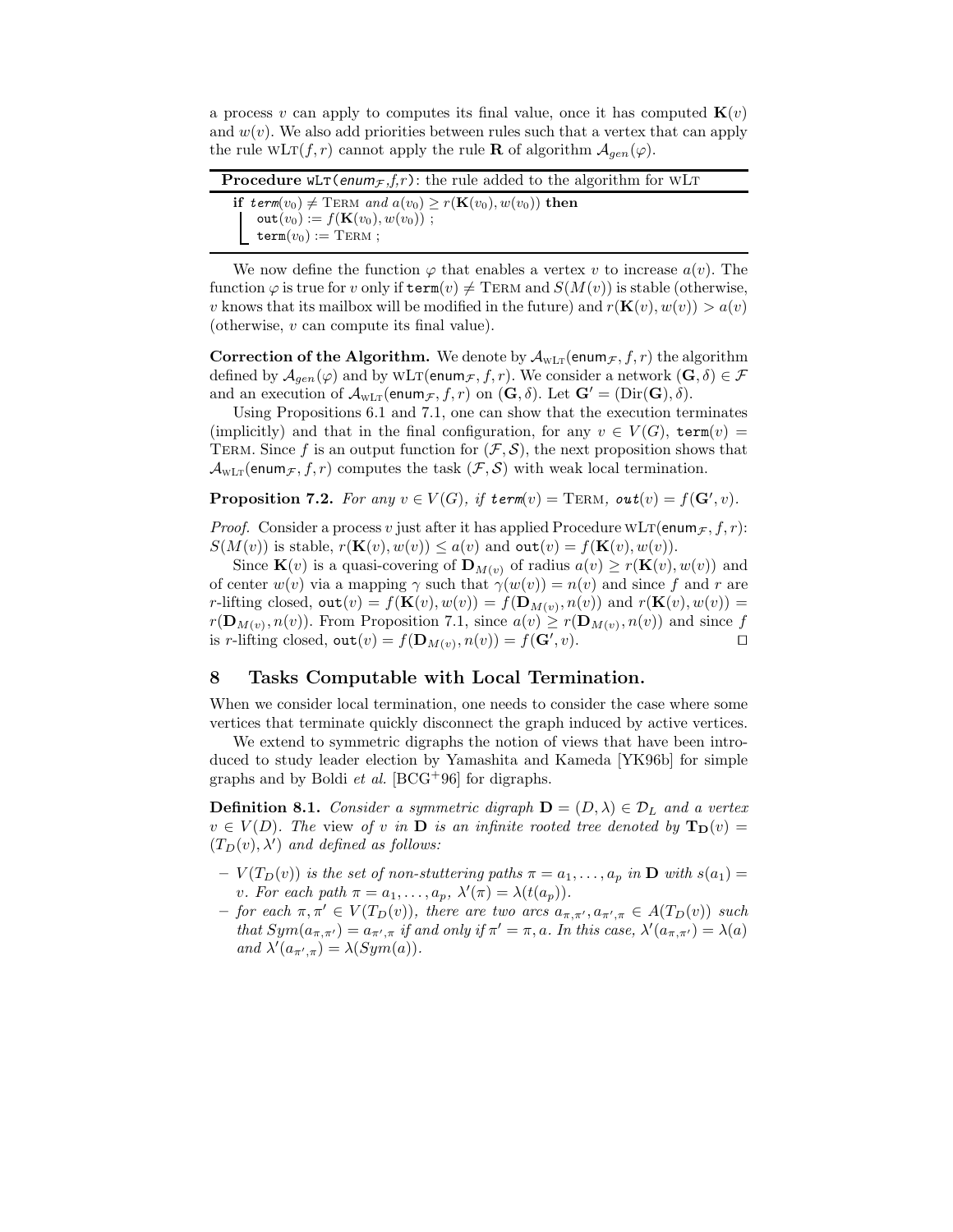#### – the root of  $T_D(v)$  is the vertex corresponding to the empty path and its label is  $\lambda(v)$ .

Consider the view  $\mathbf{T_D}(v)$  of a vertex v in a digraph  $\mathbf{D} \in \mathcal{D}_L$  and an arc a such that  $s(a) = v$ . We define  $\mathbf{T}_{\mathbf{D}-a}(v)$  be the infinite tree obtained from  $\mathbf{T}_{\mathbf{D}}(v)$  by removing the subtree rooted in the vertex corresponding to the path a. Given  $n \in \mathbb{N}$  and an infinite tree **T**, we note **T** |<sup>n</sup> the truncation of the tree at depth n. Thus the truncation of the view at depth n of a vertex  $v$  in a symmetric digraph **D** is denoted by  $\mathbf{T_D}(v) \mid^n$ . It is easy to see that for any  $\mathbf{D} \in \mathcal{D}_L$ , any  $v \in V(D)$ and any integer  $n \in \mathbb{N}$ ,  $\mathbf{T_D}(v)$  |<sup>n</sup> is a quasi-covering of **D** of center v' and of radius *n* where  $v'$  is the root of  $\mathbf{T_D}(v) \upharpoonright^n$ .

Given a digraph **D** and a process  $v_0 \in V(D)$  that stops its computation after *n* steps, the only information any other process v can get from  $v_0$  during the execution is contained in the *n*-neighbourhood of  $v_0$ . In order to take this property into account, we define an operator split. In split( $\mathbf{D}, v_0, n$ ), we remove  $v_0$  from  $V(D)$  and for each neighbour v of  $v_0$ , we add a new neighbour  $v'_0$  to v that has a *n*-neighbourhood indistinguishable from the one of  $v_0$ . Thus, for any process  $v \neq v_0$ , in a synchronous execution, both  $v_0$  and the vertices we have just added stop in the same state after  $n$  rounds and consequently  $v$  should behave in the same way in the two networks and stop with the same final value after the same number of rounds. This idea is formalized in Definition 8.2.

Given a digraph  $\mathbf{D} = (D, \lambda) \in \mathcal{D}_L$ , a vertex  $v_0 \in V(D)$  and an integer  $n \in \mathbb{N}$ , split( $\mathbf{D}, v_0, n$ ) =  $(D', \lambda')$  is defined as follows. First, we remove  $v_0$  and all its incident arcs from **D**. Then for each arc  $a \in A(D)$  such that  $s(a) = v_0$ , we add a copy of  $\mathbf{T}_{\mathbf{D}-a}(v_0)$  |<sup>n</sup> to the graph. We denote by  $v(a)$  the root of this tree and we add two arcs  $a_0, a_1$  to the graph such that  $Sym(a_0) = a_1, s(a_0) = t(a_1) = v(a)$ ,  $s(a_1) = t(a_2) = t(a), \ \lambda'(a_0) = \lambda(a)$  and  $\lambda'(a_1) = \lambda(Sym(a)).$  Note that for any vertex  $v \neq v_0 \in V(D)$ , v can be seen as a vertex of split( $\mathbf{D}, v_0, n$ ).

**Definition 8.2.** Given a function  $r: V \longrightarrow \mathbb{N} \cup \{\infty\}$ , a function  $f: V \longrightarrow L'$  is r-splitting closed if for any  $D \in \mathcal{D}_L$ , for any vertex  $v_0 \in V(D)$  and any vertex  $v \neq v_0 \in V(D)$ ,  $f(\mathbf{D}, v) = f(\text{split}(\mathbf{D}, v_0, n), v)$  where  $n = r(\mathbf{D}, v_0)$ .

We now give the characterization of tasks computable with Lt. The proof is postponed to the journal version. For the necessary condition, we uses the same ideas as for the necessary condition of Theorem 5.2 and the proof of the sufficient condition also relies on the general algorithm presented in Section 6.

**Theorem 8.3.** A task  $(F, S)$  where F is recursively enumerable is computable with  $LT$  if and only if there exist some functions f and r satisfying the conditions of Theorem 5.2 and such that f and r are r-splitting closed.

The task  $(F, S)$  is computable by a polynomial algorithm with LT if and only if there exist such f and r and a polynomial p such that for each  $(G, \delta) \in \mathcal{F}$  and each  $v \in V(G)$ ,  $r((\text{Dir}(\mathbf{G}), \delta), v) \leq p(|\mathbf{G}|)$ .

# References

[Ang80] D. Angluin. Local and global properties in networks of processors. In Proc. of STOC'80, pages 82–93, 1980.